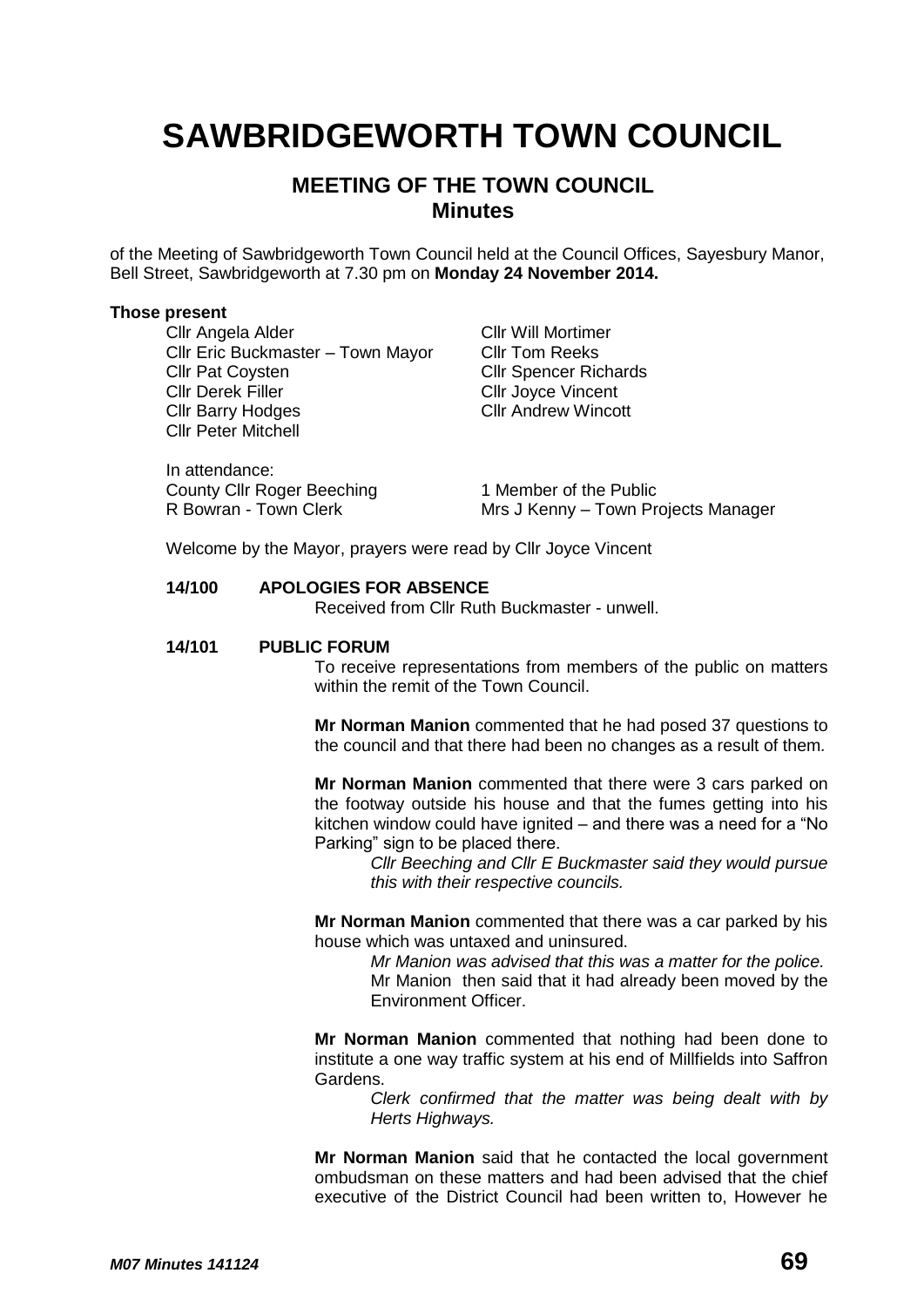had heard nothing back.

*Cllr E Buckmaster said he would follow this up with the chief executive.*

**Mr Norman Manion** commented again that he knew that nothing had been done to prosecute Barratt Homes for the removal of a number of ash trees*.*

*Cllr E Buckmaster confirmed that there were some matters over which the town council had little influence.*

#### **14/102 DECLARATIONS OF PECUNIARY INTEREST**

To receive any Declarations of Pecuniary Interest by Members There were none

#### **14/103 MINUTES**

*Resolved:* To approve as a correct record the minutes of the Meeting of the Town Council held on 27 October 2014 (M06) *[prop Cllr Alder; secd Cllr Hodges]*

To attend to any matters arising from these Minutes and not dealt with elsewhere on this Agenda.

**Minute 14/94.** Cllr Alder advised that Spellbrook school had a useful meeting on the subject of a crossing near the school. There is hope that there might be a solution in the medium term

**Minute 14/94.** Cllr Alder advised that there had been a meeting of all relevant parties to discuss issues surrounding the youth group. It is now expected that they can move forward and resolve some of the difficulties experienced.

#### **14/104 PLANNING COMMITTEE**

*Received and Noted*: the Minutes of the Planning Committee Meetings held on:

- 29 September 2014 (P08)
- 13 October 2014 (P09)

### **14/105 MAYOR'S CORRESPONDENCE/COMMUNICATIONS**

The mayor reported:

- o Many thanks for the great turnout at the Remembrance Sunday Service. It was a landmark date and councillors and the town responded by attending in great numbers.
- o Attended the Memorial Hall AGM. He congratulated John Rider for his period as chairman and gave best wishes to Peter Lee who has taken over. They are in really great shape, have a good annual income, and sufficient reserves to maintain themselves in future. He was impressed that they are very outward looking and community focussed. It is also a vindication of the town council's decision 4 years ago to offer them our trust and financial support. They are an asset to the town.
- o Thank you to those of you who have bought tickets to his Christmas party on 6th December at the Memorial Hall. Numbers are building but more are needed.
- o Lights of Love, sponsored by Isabel Hospice, will be this coming Saturday at 4pm in Bakers Walk. It will be a lovely service as always and all are welcome.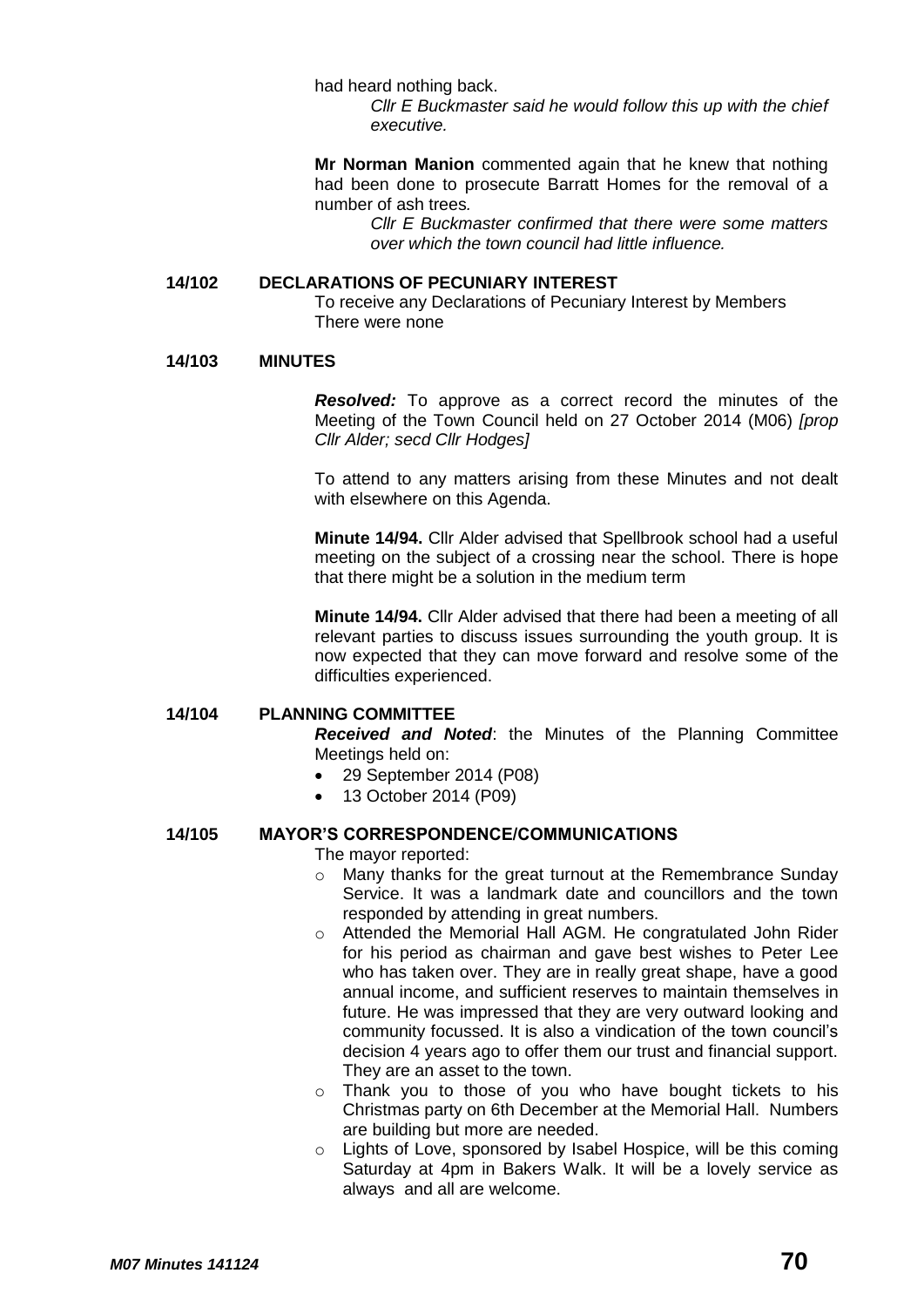o The WW1 commemoration football match will be on 14th December at the Football club starting at 2pm. Details are in the newsletter and online.

## **14/106 REPRESENTATIVES & CHAMPIONS REPORTS**

To receive representatives reports from:

- o **County Councillor Roger Beeching** reported:
	- o Parking consultations being carried out for Leat Close, The Orchards and Duckling Lane.
	- o Inspection of flooding issues especially around the cemetery and advised his liaison with Herts Highways.
	- o Having used is HLB for various works in 2013/14 and continuing works in 2014/15
		- **Q: Parking in The Orchards. A: anser as above**
		- Q: Parking at Rumbles Fish and Chip shop A: no further action is envisaged
		- **Q:** Removal of unsightly signage at Parsonage lane A: this is EHDC for enforcement but because of a lack of officers is not at the top of their priorities.

## o **District Councillor Eric Buckmaster** reported:

- o We received a report from officers on the Anti-Social Behaviour Crime and Policing act 2014 and how it affects environmental crime. The new legislation will affect: Littering from cars, clearing litter and waste on land, graffiti and other defacement and controlling dogs. Community Protection notices will replace previous Control Orders in areas such as street litter, graffiti and fly posting, as well as dog control order offences. There was some discussion as to whether or not some more delegated powers/agency agreements could be given to the towns. This could involve issuing ASBOs. Some of the documents are in draft form so officers will report back when there is greater clarity.
- o Elections 2015 In addition to our own Farmers Market open events there will be a District and Town public information evening here in the chamber on Wednesday 25th February. Officers from East Herts and the Town Clerk will explain the process for candidate nominations and field any questions.
- o **District Councillor Will Mortimer** had nothing to report,
	- o but said he was attending the Audit Committee and the Corporate Scrutiny Committee and would report back.
- o **Rivers Heritage Site and Orchard Cllr E Buckmaster** reported:
	- o Will be at the Christmas Lights and Christmas Farmers Market selling the recently produced apple juice.
	- o The Wassail will take place at the Orchard on the 2nd Saturday of January at 6:30pm to 8pm. We'll be burning the seasons dead wood and the remains of the WW1 trench
- o **Mann Memorial Trust.** Cllr Vincent reported: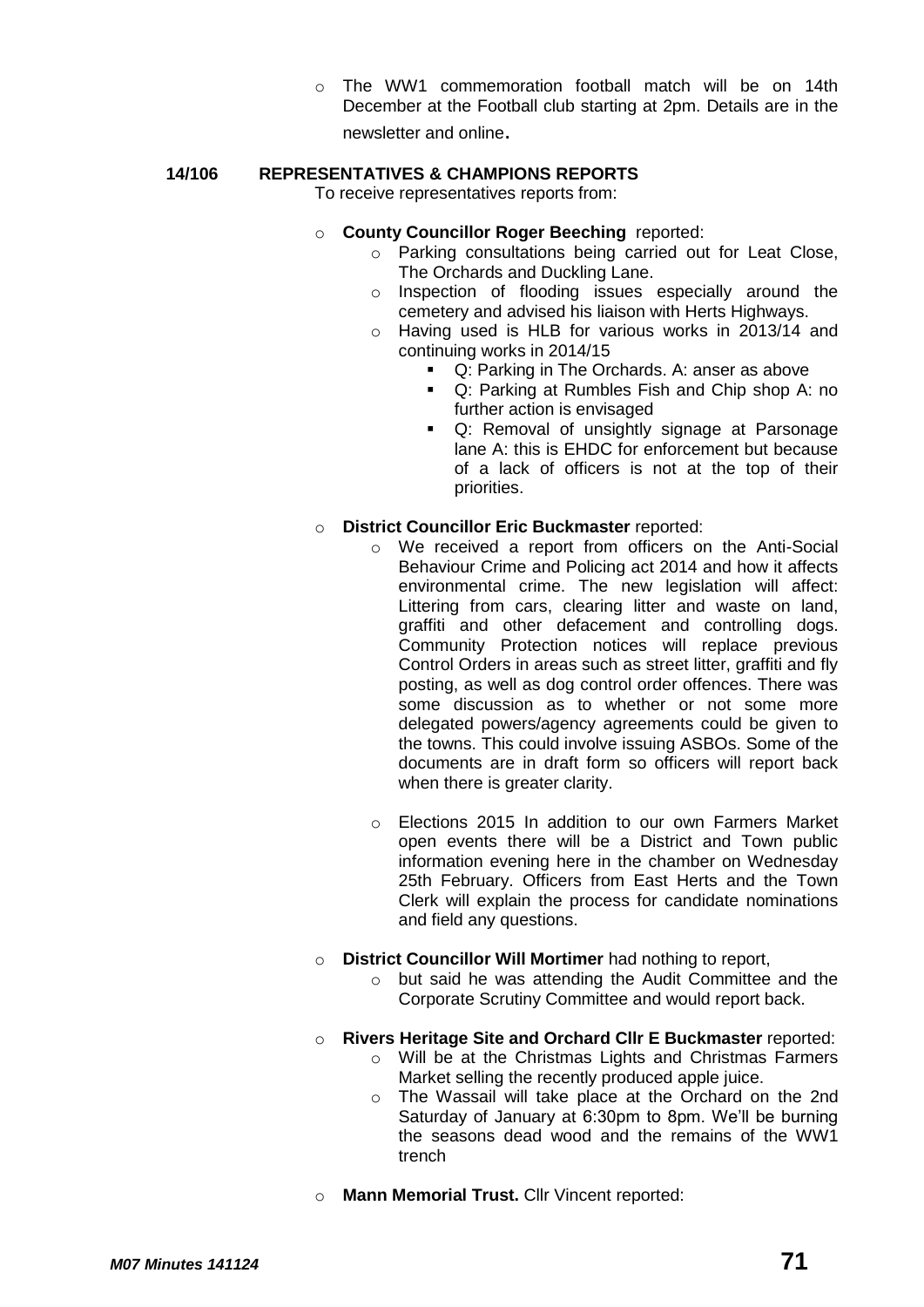- o A Fig tree has been removed as it was causing damage to the flint wall
- o There will be a get together before Christmas
- o Iris Theobald has been made a Trustee to replace Les Richardson.
	- Mayor agreed to send her a letter of thanks for acting as the STC representative.
- o **Memorial Hall.** Cllr Wincott reported:
	- o The AGM on 13 November
		- Accounts for 3013 showed a healthy position.
		- There is a proposed scheme to install solar panels on the roof
		- A wide range of activities are being hosted
		- Contact with Sport England concerning activities for elderly people
		- **Thanks to John Rider for his chairmanship**
	- o Mayor noted the relationship with STC and thanked Cllr Wincott for representing the council so effectively

## **14/107 CLERK'S REPORT**

Received and noted the Clerks Report:

- **Staff Arrangements** We currently have two members of staff on sick leave. Lisa Dale has returned to work and is making a valuable contribution. Gill Abbott who will be away until November. Other members of staff are being redeployed to cover the absence. We have put a Temporary Receptionist in place to provide some relief to them.
- **Farmer's Market** The October market was attended by 650. There was no significant difference in attendance as a result of the revived Heart Radio campaign.
	- Clerk was instructed to carry out a survey to determine the demand for the Farmers Market and also a survey of retailers and customers to determine their wishes.
- **Bell Street CCTV** The installation continues to prove worthwhile and has been visited by clerks from Ware, Hertford, Hatfield and Wheathamstead. The contractors, Sunstone, are using the installation as a case study for a national security journal.
- **Bell Street Conveniences** It now appears that EHDC have treated the installation as a low priority and wish to start the procurement process afresh. The promised SLA from EHDC has apparently not been written despite previous reports. We continue to receive complaints from the public about the poor state of the present facility
- **Christmas Lights event** Plans are now well under way. More details to follow!

## **14/109 CHRISTMAS EVENT**

The Town Projects Manager briefed Members on arrangements for the Christmas event scheduled for Friday 28 November.

#### **14/110 TOWN GREEN**

Clerk reported that a meeting had been arranged with officers of EHDC on 10 December to discuss the way that this project could be progressed.